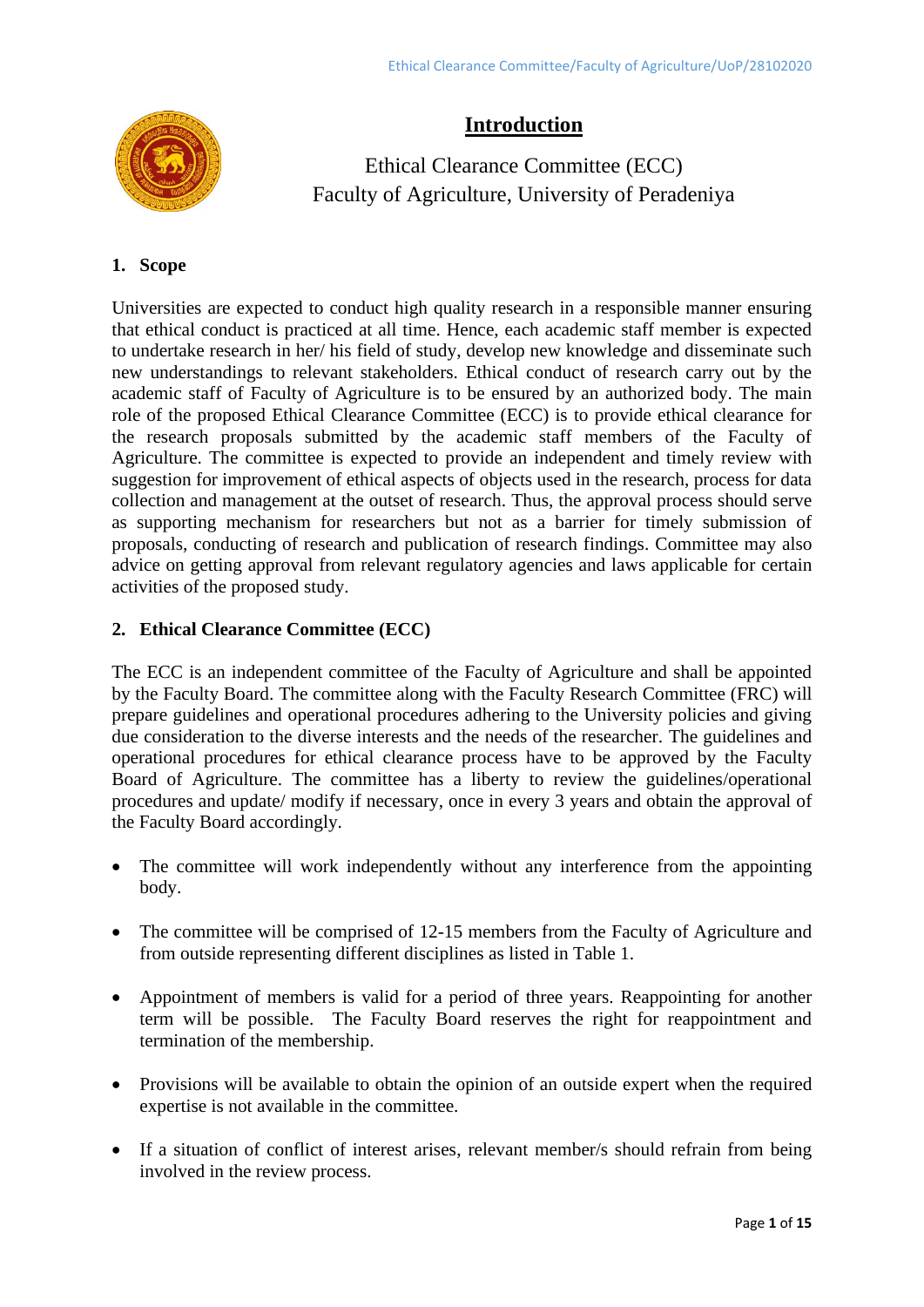The Faculty Board approved and confirmed the nominations of the following members for the Ethical Clearance Committee for a period of 3 years from 2019 – 2021 (FB - 276).

| <b>Discipline</b>          | <b>Member</b>                                      |  |
|----------------------------|----------------------------------------------------|--|
| Molecular Biology - Plant  | Dr. N.U. Jayawardana, (Secretary), Department of   |  |
| Science*                   | Agricultural Biology, Faculty of Agriculture       |  |
| Molecular Biology - Animal | Dr. K.K.S.P. Kodituwakku, Department of Animal     |  |
| Science *                  | Science, Faculty of Agriculture                    |  |
| Animal Welfare*            | Dr. T.S. Samarakone, Department of Animal Science, |  |
|                            | <b>Faculty of Agriculture</b>                      |  |
| Human Behavior*            | Dr. S. Kumar, Department of Agricultural Economics |  |
|                            | & Business Management, Faculty of Agriculture      |  |
| Social Sciences*           | Dr. L.N.A.C. Jayawardena, Department of            |  |
|                            | Agricultural Extension, Faculty of Agriculture     |  |
| Animal Science*            | Prof. J.K. Vidanarachchi, Department of Animal     |  |
|                            | Science, Faculty of Agriculture                    |  |
| Animal Nutrition*          | Mr. M.B.P.K. Mahipala, Department of Animal        |  |
|                            | Science, Faculty of Agriculture                    |  |
| Food & Nutrition of Human* | Prof. D.G.N.G. Wijesinghe, Department of Food      |  |
|                            | Science & Technology, Faculty of Agriculture       |  |
| Environmental Science*     | Prof. M.I.M. Mowjood, (Chairperson), Department of |  |
|                            | Agricultural Engineering, Faculty of Agriculture   |  |
| <b>Clinical Sciences</b>   | Dr. Arinda Dharmapala, Department of Surgery,      |  |
|                            | <b>Faculty of Medicine</b>                         |  |
| <b>Medical Sciences</b>    | Dr. Eranga Siriweera, Department of Pathology,     |  |
|                            | Faculty of Medicine                                |  |
| Psychology                 | Dr. Ramila Usoof-Thowfeek, Department of           |  |
|                            | Psychology, Faculty of Arts                        |  |
| <b>Legal Aspects</b>       | Mr. Romesh Karalliyadda                            |  |
| Chairman/Faculty Research  | Prof. S.P. Nissanka, Department of Crop Science,   |  |
| Committee*                 | <b>Faculty of Agriculture</b>                      |  |

Table 1. Committee members representing different disciplines (2019-2021)

\* *Preferably from the Faculty of Agriculture, University of Peradeniya*.

#### **3. Disclaimer**

Scholarly review, issues with authorship and plagiarism will not be considered by the committee. The committee will not monitor the conduct of research projects unless there is a necessity. The committee will not be responsible on aspects pertaining to the integrity and privacy of data, responsible use of data and interpreting and disclosing of data to public.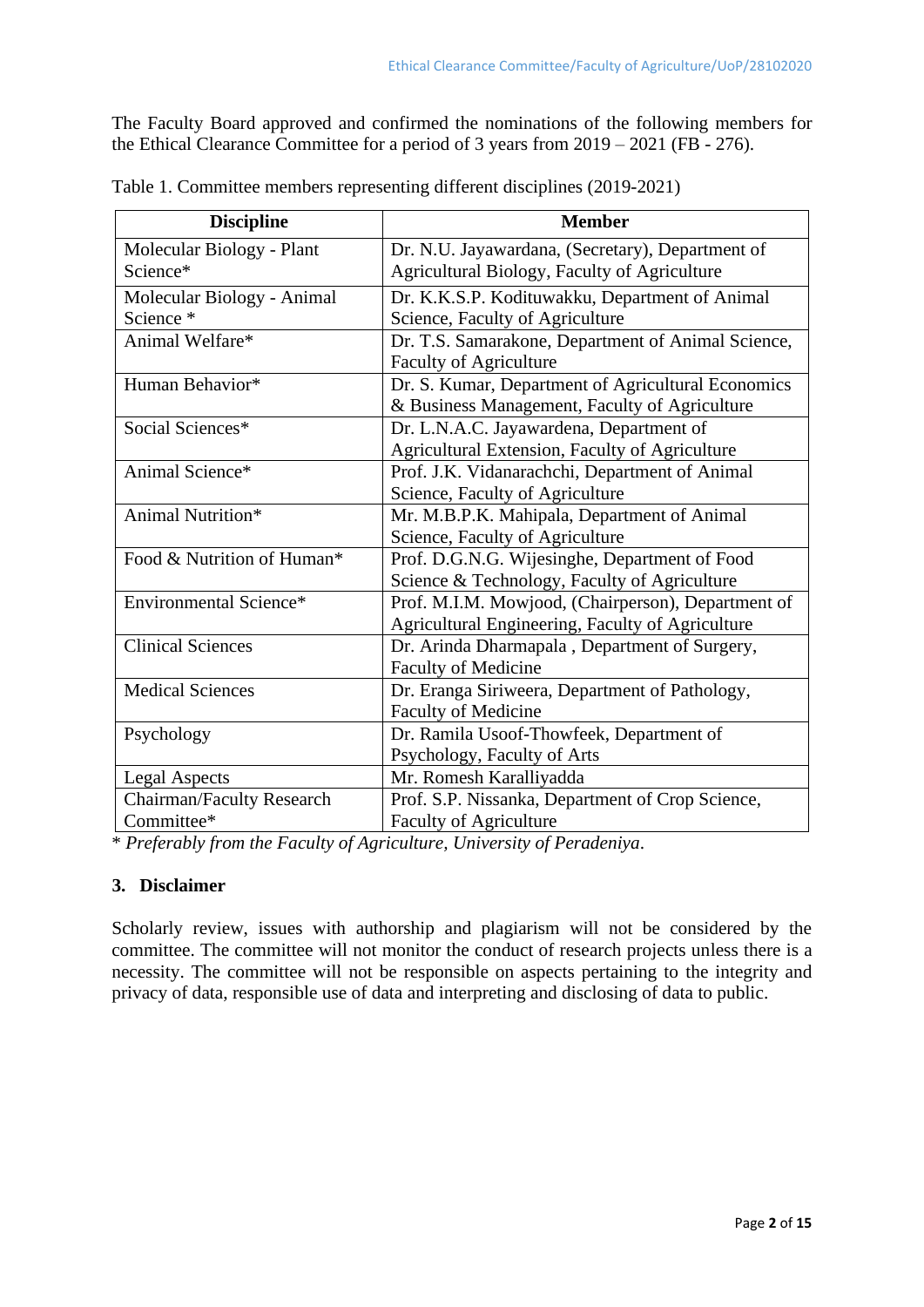

# **Responsibilities of Committee Members**

Ethical Clearance Committee (ECC) Faculty of Agriculture, University of Peradeniya

- 1) Members agree to follow the general responsibilities to:
	- a) Read and understand their functions as members of the ECC.
	- b) Keep up-to-date with national and international research ethics and regulatory guidance and take part in research ethics-related education.
	- c) Support the functions of the ECC
- 2) With respect to confidentiality, transparency and disclosure of conflicts of interest, members agree to:
	- a) Have their names, designations and affiliations publicly available as members of this committee.
	- b) Maintain confidentiality regarding deliberations during the meetings, applicants and content of the applications submitted.
	- c) Disclose all potential conflicts of interest that may arise with respect to an application that is submitted.
	- d) Remain impartial and objective when reviewing proposal/protocols. Decide independently whether the design and conduct of proposed studies will protect safety, rights and welfare of participants.
- 3) When participating at meetings, members agree to:
	- a) Attend meetings on a regular basis and remain until meetings are adjourned.
	- b) When a member is deemed to have a potential conflict of interest, abstain from reviewing the relevant protocol and leave the room during discussion of and voting on the protocol.
	- c) Present and lead discussions of applications assigned.
- 4) When conducting meetings and the review process, members agree to:
	- a) Respect the views of other members and the deliberative process.
	- b) Perform expedited reviews of minimal risk research.
	- c) Serve as primary reviewers for research in their areas of expertise.
	- d) Actively participate in the decision, by vote or consensus, whether to approve, request revisions, not approve or defer following deliberation at full committee meetings.
- 5) With respect to membership, members are aware of that:
	- a) Members are appointed for a period of three years.
	- b) Membership will lapse if a member fails to attend three consecutive meetings of the ECC without reasonable excuse, unless exceptional circumstances exist.
	- c) A member may resign from ECC at any time upon giving notice in writing. Chairperson shall inform to the Dean to fill the vacancy.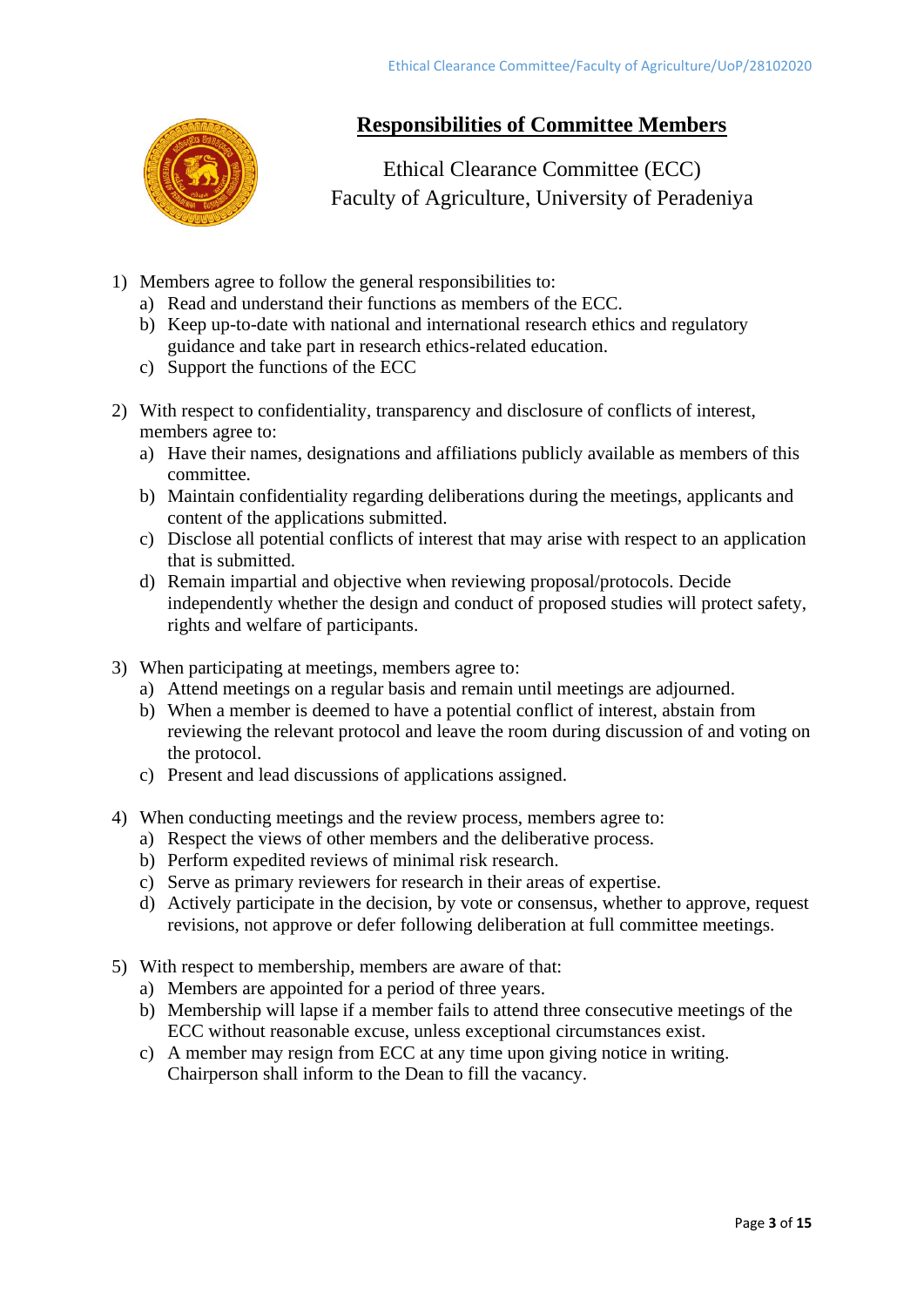

# **Review process for Ethical Clearance**

Ethical Clearance Committee (ECC) Faculty of Agriculture, University of Peradeniya

Receipt of the applications by the ECC through web or hard copies Provision of an Application Ref. No: UoP/FoAg/ECC/2020/….. through email notification



Table the list of applications at the following ECC meeting and Appointment of one reviewer for expedited review and 2 reviewers for regular review



Submit the documents to the Reviewer/s

Review process by evaluators (maximum 2 weeks for expedited review and two months for regular review)





Issue the clearance certificate to the applicant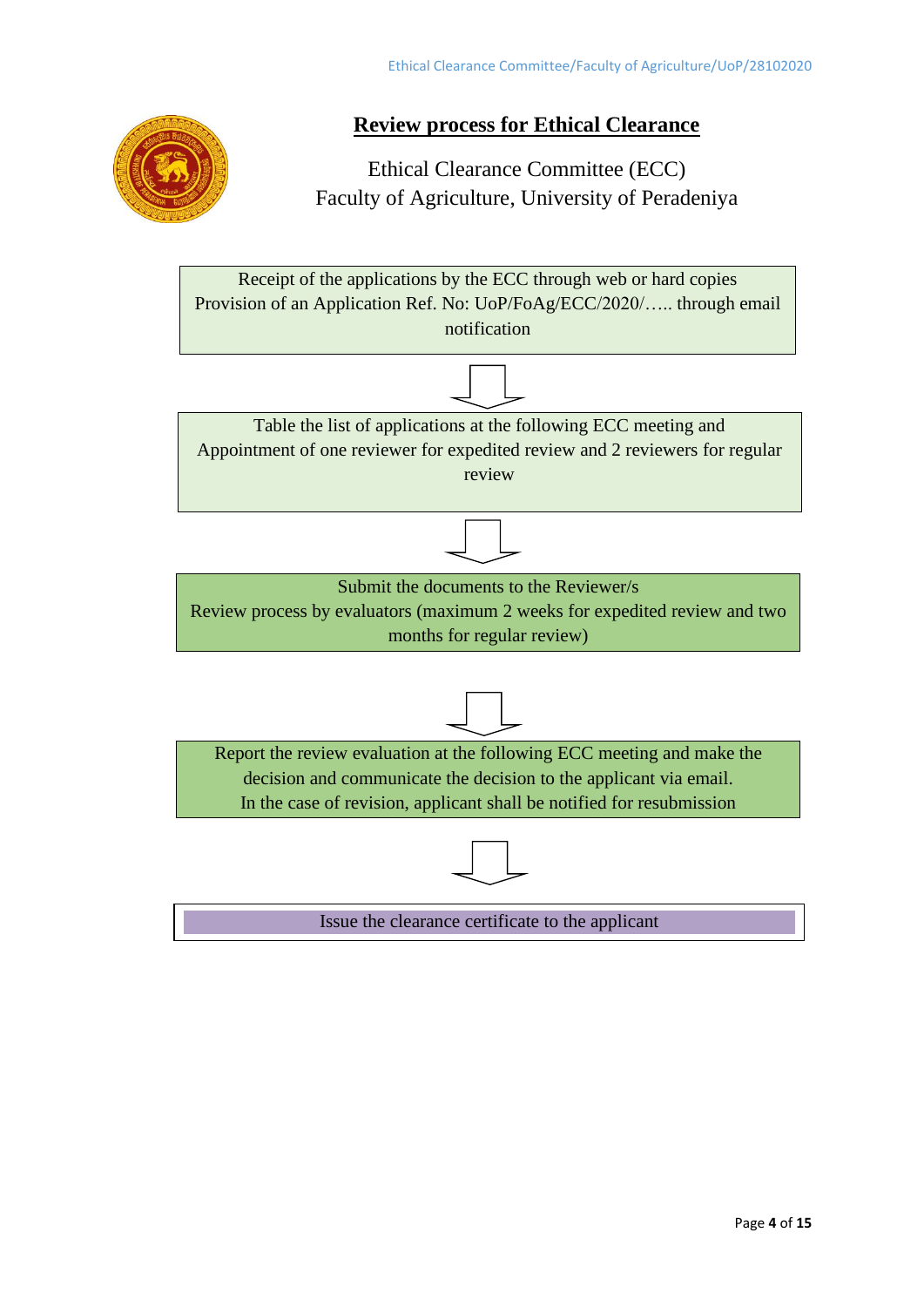

# **Guidelines for Application for Ethical Clearance**

Ethical Clearance Committee (ECC) Faculty of Agriculture, University of Peradeniya

- 1. Ethical review shall be conducted only for research projects dealing with human and animal subjects using primary or secondary data.
- 2. The applicant/principal investigator should be a probationary/permanent staff member of a University or an Institution. With respect to undergraduate or postgraduate research projects, the applicant shall be the research supervisor.
- 3. Applicants are advised to submit the documents according to the format provided by the ECC of Faculty of Agriculture.
- 4. Applications shall not be reviewed by the ECC until all the required documents are received (web upload in pdf format or in person submission)
- 5. The following documents must be submitted for Ethical Clearance.
	- a. Cover letter
	- b. Completed and signed Checklist
	- c. Completed and signed Application form
	- d. Research proposal
	- e. Study instruments and translation into Sinhala and Tamil (if relevant).
	- f. Information sheets, Consent form and Assent form and translation into Sinhala and Tamil (if relevant).
	- g. Review Sheet
	- h. Any other relevant documents
- 6. Applications must be forwarded to the ECC through proper channel (Head of the Department /Institution).
- 7. ECC shall issue a reference number upon receiving the application
- 8. Review process shall take maximum of 2 weeks for expedited review and two months for regular review.
- 9. The applicant can request for expedited review if there is a tight time frame for the research project and research involves minimal risk to participants. However, the decision remains within the ECC based on the content of the research project.
- 10. The status (approval/ revision/ rejection) of the application shall be notified via e-mail and an ethical clearance certificate will be issued on approved applications.
- 11. Retrospective approval shall not be granted for research already started or completed.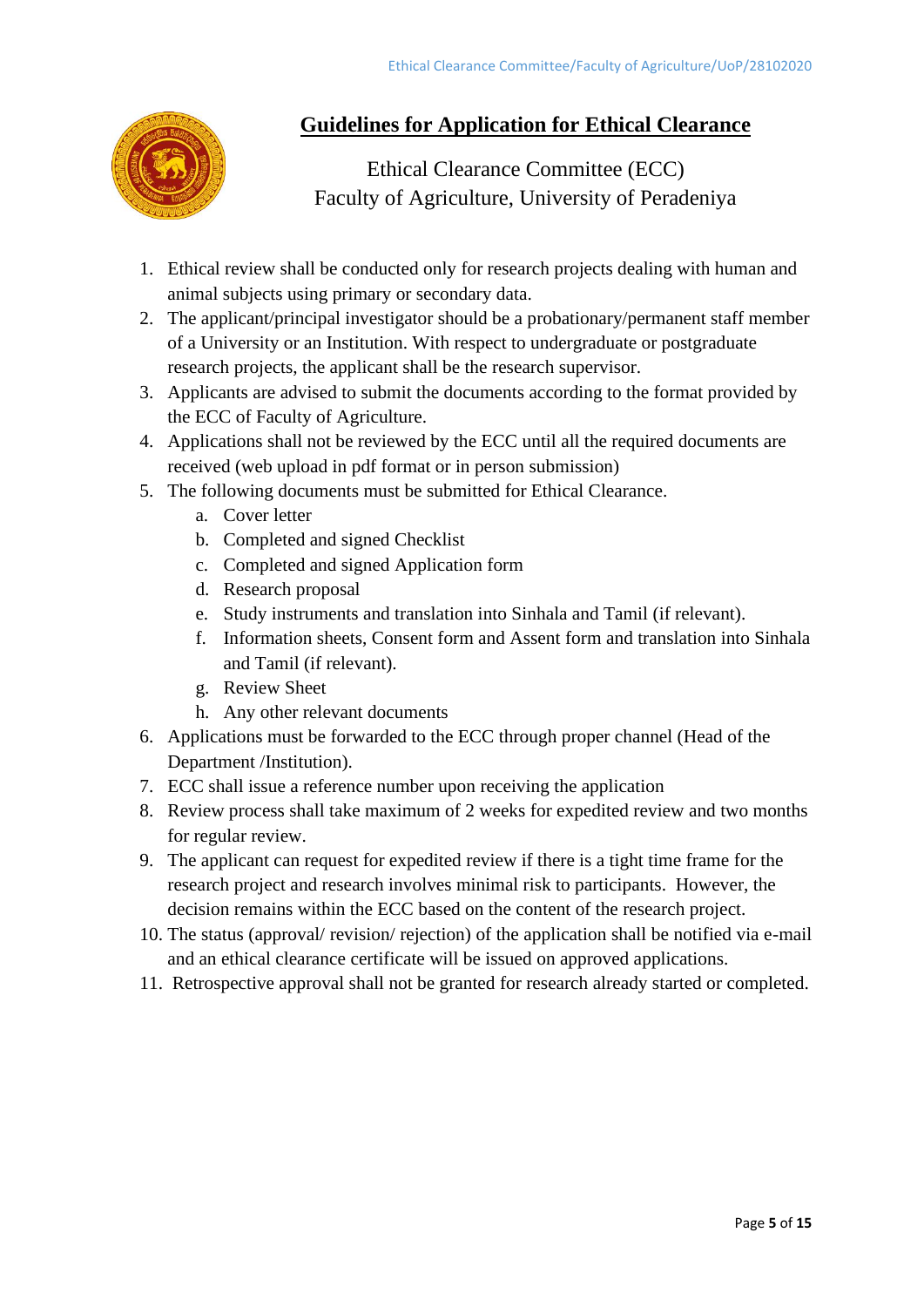

## **Check list of Application for Ethical Clearance**

Ethical Clearance Committee (ECC) Faculty of Agriculture, University of Peradeniya

Title of the Research:

Type of the review: Expedited/Regular

Name of the Applicant:

…………………………………………………………………………..

(Mark " $\checkmark$ " in appropriate box)

|                |                                                          | To be marked | For office |
|----------------|----------------------------------------------------------|--------------|------------|
|                |                                                          | by applicant | use        |
| $\mathbf{1}$   | Cover letter signed by the applicant                     |              |            |
| $\overline{2}$ | Completed and signed application form                    |              |            |
| 3              | Research proposal                                        |              |            |
| $\overline{4}$ | Study instruments in English                             |              |            |
| 4a             | Study instruments Sinhala translation (if relevant)      |              |            |
| 4 <sub>b</sub> | Study instruments Tamil translation (if relevant)        |              |            |
| 5              | Information sheet in English                             |              |            |
| 5a             | Information sheet Sinhala translation (if relevant)      |              |            |
| 5 <sub>b</sub> | Information sheet Tamil translation (if relevant)        |              |            |
| 6              | Consent form in English                                  |              |            |
| 6a             | Consent form Sinhala translation (if relevant)           |              |            |
| 6b             | Consent form Tamil translation (if relevant)             |              |            |
| $\overline{7}$ | Review sheet filled with the column for page Number/s in |              |            |
|                | proposal/protocol                                        |              |            |
| 8              | Other documents (Specify)                                |              |            |
|                | 1.                                                       |              |            |
|                | 2.                                                       |              |            |
|                | 3.                                                       |              |            |
|                | 4.                                                       |              |            |
|                | 5.                                                       |              |            |

Note : All documents should be in pdf format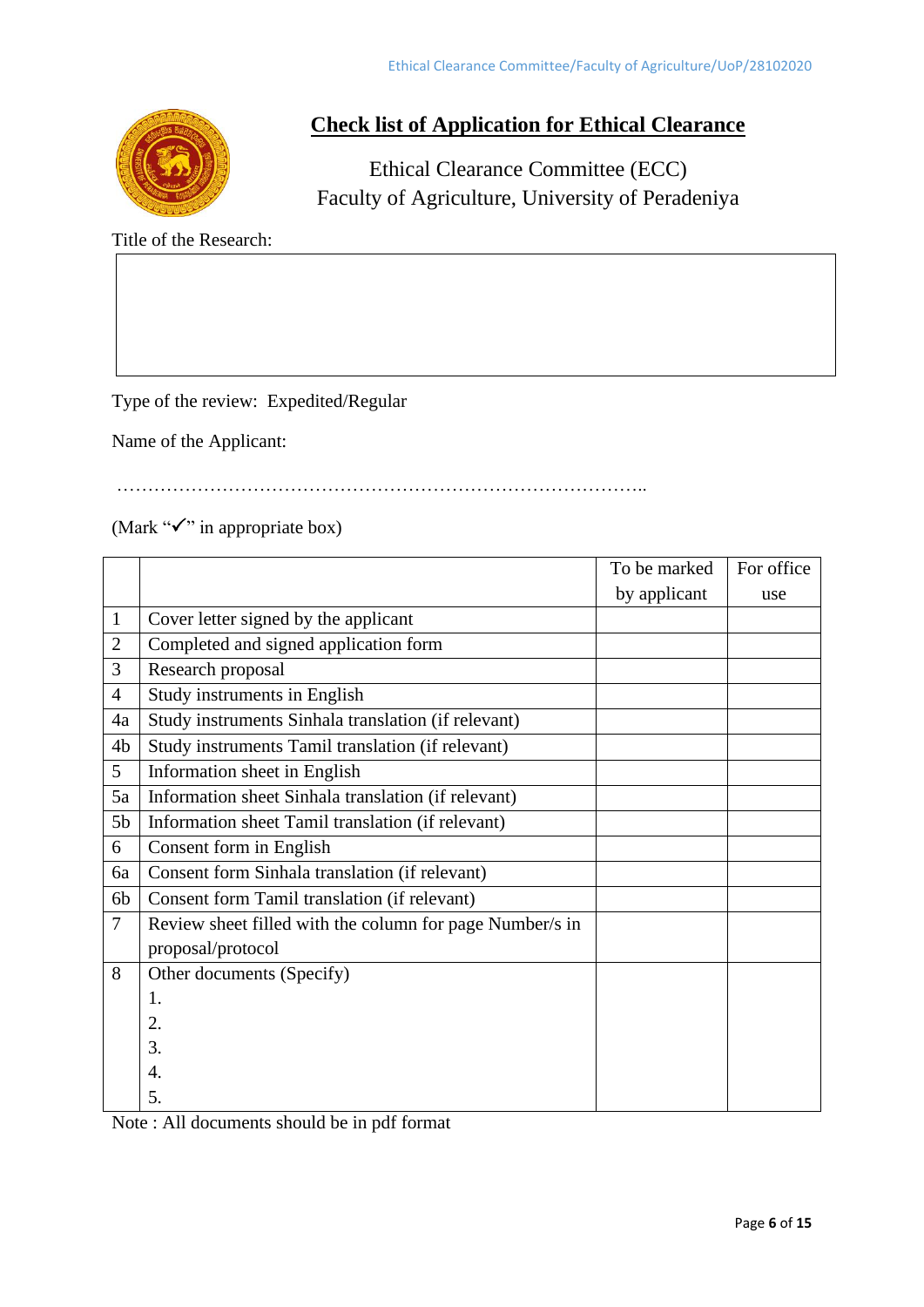

# **Application form for Ethical Clearance**

# Ethical Clearance Committee (ECC) Faculty of Agriculture, University of Peradeniya

#### **For office use**

| Reference No.         | Date received  |                   |
|-----------------------|----------------|-------------------|
| Date of ECC meeting 1 | Type of review | Expedited/Regular |
| Date of ECC meeting 2 |                |                   |
| Decision              | Date informed  |                   |
| Date of resubmission  |                |                   |

## **To be filled by the Applicant**

## **Section I: Basic information**

1.1 Applicant (Principal investigator)

| Title:       |  |
|--------------|--|
| Name:        |  |
| Affiliation: |  |
| Email:       |  |
| Tel No:      |  |

## 1.2 Co-investigators (Other collaborative researchers/partners) if any

| Name with title | Affiliation | Signature |
|-----------------|-------------|-----------|
|                 |             |           |
|                 |             |           |
|                 |             |           |
|                 |             |           |
|                 |             |           |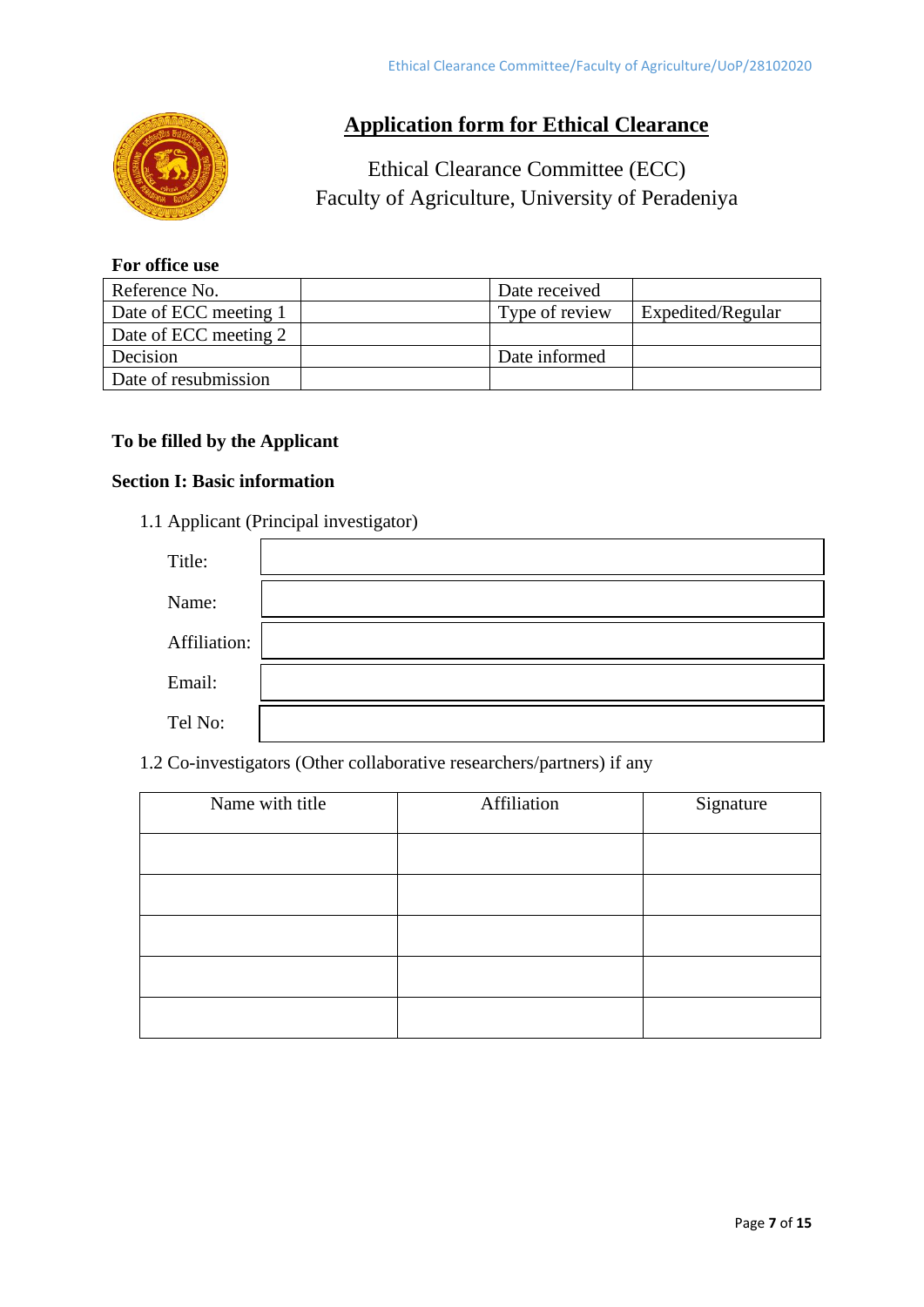#### **Section II: Research Project**

2.1 Title of the research project:

2.2 Project starting and ending dates (proposed):

| tart.<br>້ | _<br>.<br>unu. | cliou.<br>- |
|------------|----------------|-------------|
|------------|----------------|-------------|

- 2.3 Funding Agency:
- 2.4 Type of the review: Expedited/Regular
- 2.5 Will consent be sought if the participants are minors: Yes/No
- 2.6 a) Has the research proposal received a scholarly review: Yes/No
	- b) If Yes, please provide the details:
- 2.7 Nature of the study

|                            | Yes | N <sub>0</sub> | Specification |
|----------------------------|-----|----------------|---------------|
| 1a. Involves animals       |     |                |               |
| 1b. Involves humans        |     |                |               |
| 2a. Questionnaire only     |     |                |               |
| 2b. Questionnaire + sample |     |                |               |
| collection                 |     |                |               |
| 2c. Observation            |     |                |               |
| 3. Others (Specify)        |     |                |               |
|                            |     |                |               |

## **Section III: Declaration**

I certify that the information given above is true and correct to the best of my knowledge. If there is change in the protocol or the research project, I shall inform the ECC. I also confirm that I have provided on the Review Form the relevant page numbers of the proposal on which each specified issue is addressed.

……………………………….

Signature of the applicant and date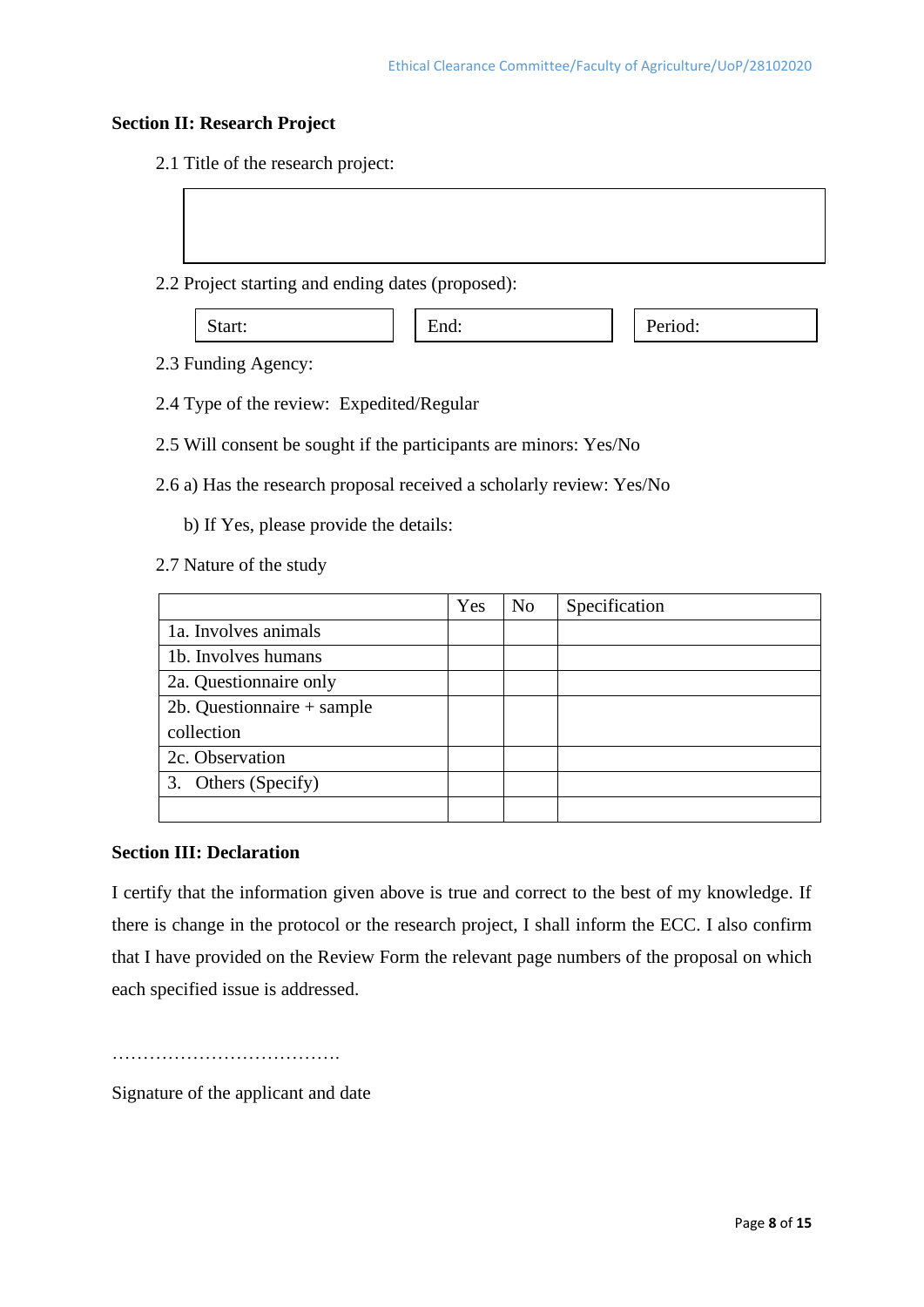

# **Participant's Information Sheet (Sample)**

Ethical Clearance Committee (ECC) Faculty of Agriculture, University of Peradeniya

**Ethical Clearance Ref No: Title of the project:**

I/We ………….(name of principal investigator/s), a …………..(designation) attached to ……………. (institute/s of affiliation) would like to invite you to take part in a research project titled ……………………………(in non-technical term) conducted by …………………….. (Names of Investigator) at ……… (Study Site).

#### **1. Purpose**

……………………………………..(The objective/s of the study in non-technical terms)

## **2. Voluntary participation**

Your participation in this study is voluntary. You are free to not participate at all or to withdraw from the study at any time despite consenting to take part earlier. There will be no impact on the rights/services which you are otherwise entitled. If you decide not to participate or withdraw from the study you may do so at any time.

#### **3. Duration, procedures of the study and participant's responsibilities**

This study will be conducted over a period of ……….. ( anticipated duration of study). If you volunteer to participate in this study, we will ask you to take part in the study. It will take approximately ……….. (time duration) to complete the task.

#### **4. Potential benefits**

Participation in this study may benefit you/others by ……….. (benefits)

#### **5. Risks, hazards and discomforts**

(Any potential or actual risks, hazards and discomforts should be clearly mentioned)

#### **6. Payments**

You would be paid an honorarium of Rs. ……. (if any payment to the participant indicating the amount), OR You will not be paid any honorarium for participating in this study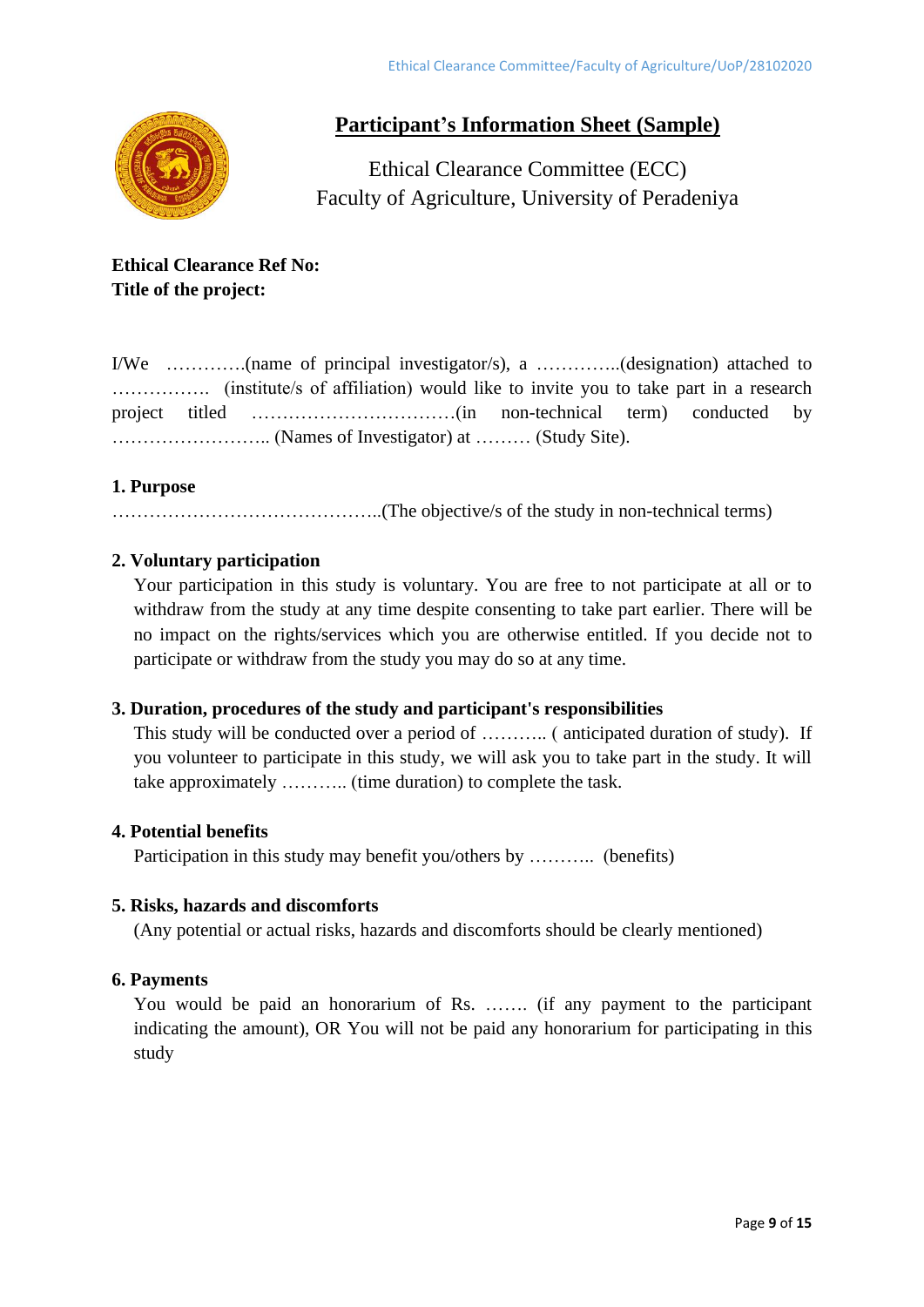#### **7. Termination of study participation**

You may withdraw from this study at any time with no penalty. Please notify the investigator as soon as you decide to withdraw your consent.

#### **8. Confidentiality**

Confidentiality of all records is guaranteed and no information by which you can be identified

shall be released or published. These data will never be used in such a way that the participant could be identified in any way in any public presentation or publication without the permission of the participant.

#### **9. Clarifications**

Clarifications/questions about any of the tests / procedures or information could be directed to the persons listed below.

Names and contact information of investigator/s:………………………………………………… Postal address, email address, telephone numbers: ………………………………………………………………………………………………… …………………………………………………………………………………………………. ………………………………………………………………………………………………….. …………………………………………………………………………………………………..

If you have any clarification, concerns, or complaints related to this research project, you may

contact the address given below.

Email: ecc@agri.pdn.ac.lk  $T_{\text{e}}1 \text{N}_{\Omega}$ .

Address:

Chairperson Ethical Clearance Committee Faculty of Agriculture University of Peradeniya Peradeniya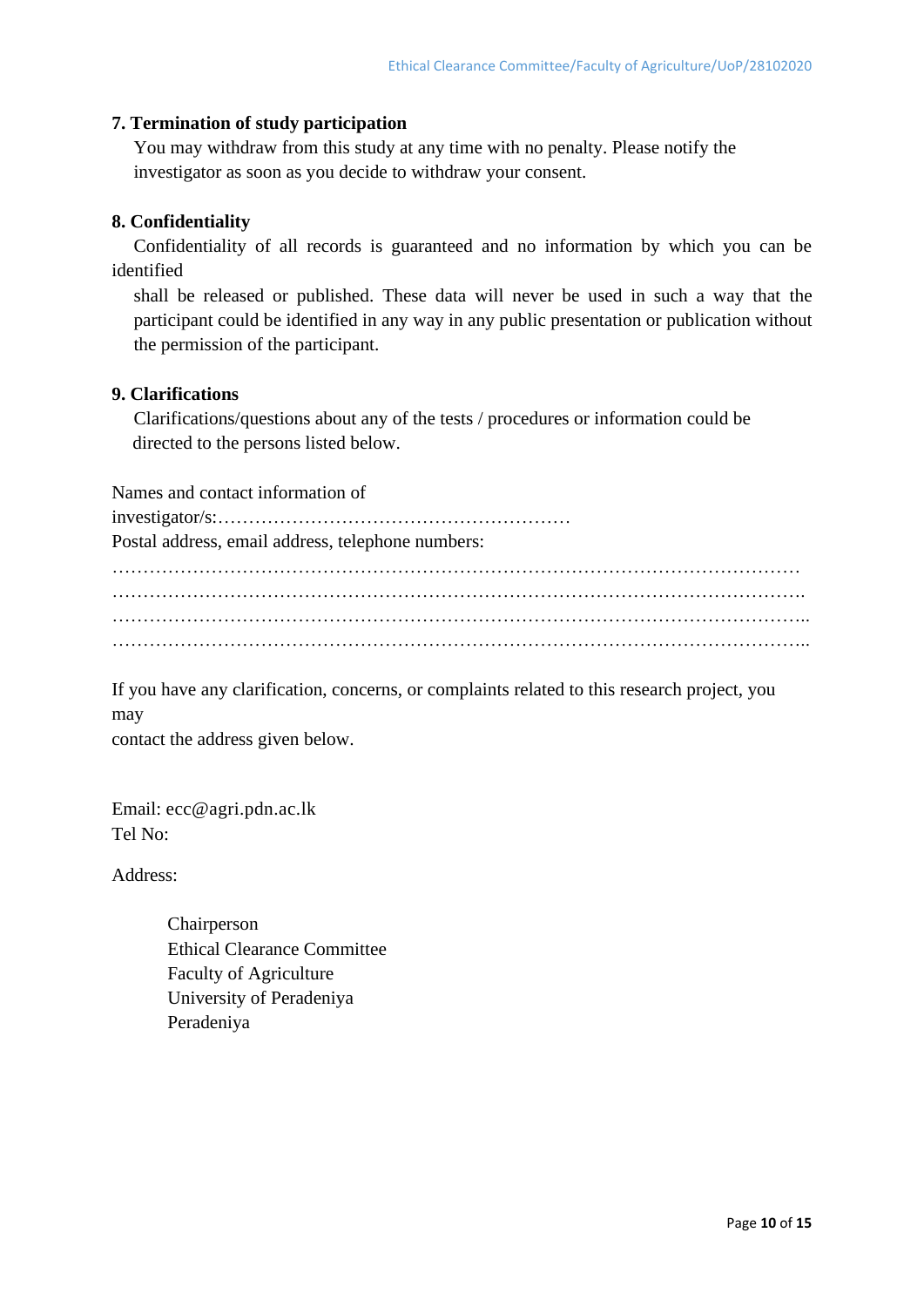

# **Consent Form (Sample)**

Ethical Clearance Committee (ECC) Faculty of Agriculture, University of Peradeniya

**Ethical Clearance Ref No: Title of the project:** 

## **To be completed by the participant (Please tick the appropriate box)**

|                                                                             | Yes | No |
|-----------------------------------------------------------------------------|-----|----|
| Have you read the information sheet which is in your mother language?       |     |    |
| Have you had an opportunity to discuss this study and ask questions?        |     |    |
| Have you had satisfactory answers to all your questions?                    |     |    |
| Do you understand that you are free to withdraw from the study at any time? |     |    |
| Have you had sufficient time to come to your decision regarding             |     |    |
| participation?                                                              |     |    |
| Do you agree to take part in this study?                                    |     |    |
|                                                                             |     |    |

| Full name: |  |
|------------|--|
|            |  |
| Address :  |  |

…………………………………………………………………………………………

## **To be completed by the investigator/ person obtaining consent**

| I have explained the study to the above participant and he/she has indicated his/her |
|--------------------------------------------------------------------------------------|
| willingness to take part in this study.                                              |
|                                                                                      |
| Full                                                                                 |
|                                                                                      |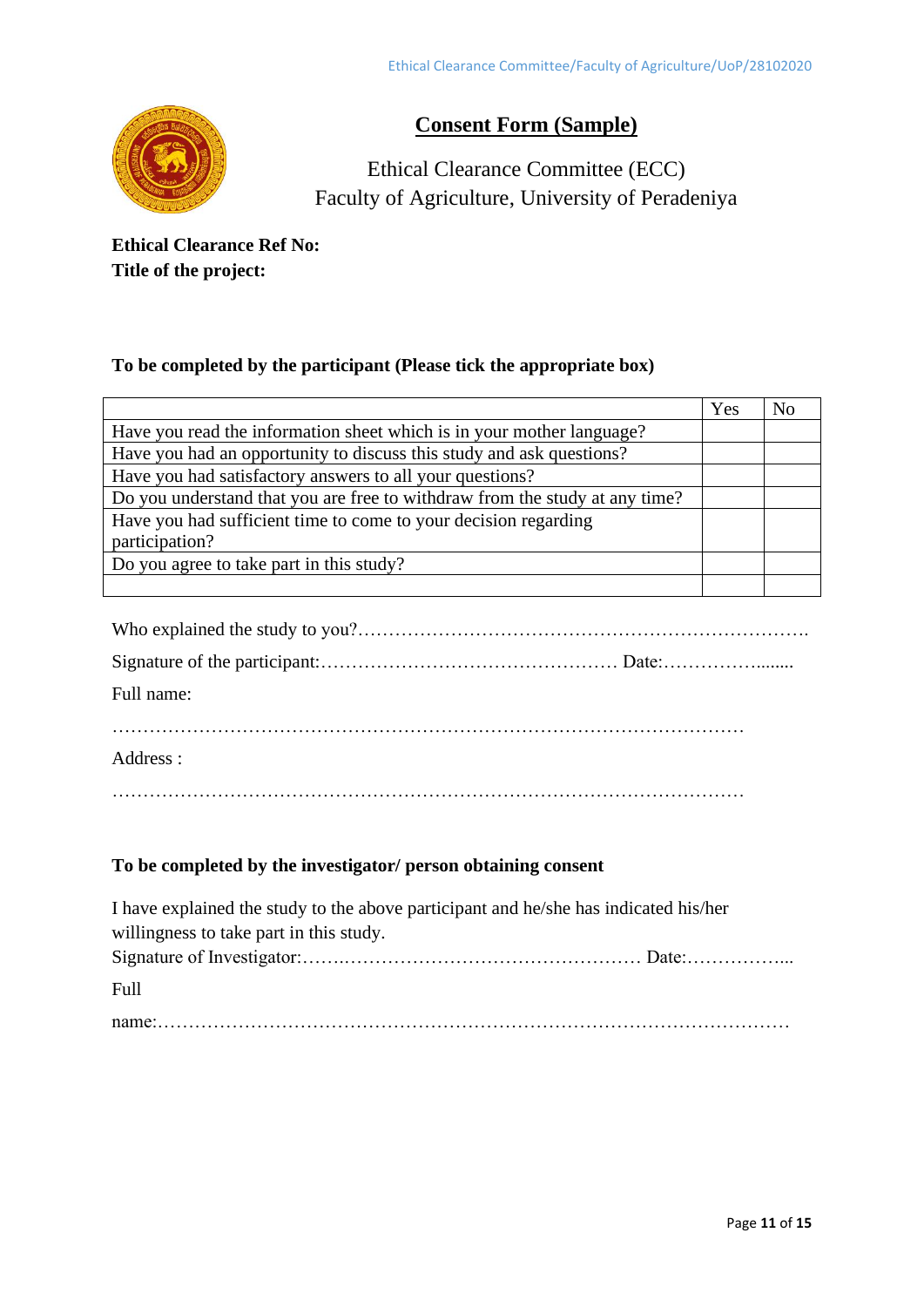

## **Review form for Ethical Clearance**

Ethical Clearance Committee (ECC) Faculty of Agriculture, University of Peradeniya

**Title of the project:** 

#### **Type of the review:** Expedited/Regular

(Applicant should indicate the page number of the proposal/protocol where each issue is addressed in their research proposal. If a particular issue in not relevant to your study indicate that as 'NA')

| A | <b>Social Value</b>                    | Page Number/s     | <b>Reviewer Evaluation</b> |                |     |          |
|---|----------------------------------------|-------------------|----------------------------|----------------|-----|----------|
|   |                                        | 1n                |                            | Acceptable     |     | Comments |
|   |                                        | Proposal/protocol | Yes                        | N <sub>0</sub> | N/A |          |
|   | Benefits of the study to the community |                   |                            |                |     |          |
|   | society                                |                   |                            |                |     |          |
|   | Plan for dissemination of study        |                   |                            |                |     |          |
|   | findings                               |                   |                            |                |     |          |
|   | Scientific importance of the study     |                   |                            |                |     |          |

| B  | <b>Scientific Validity</b>           | Page Number/s in  | <b>Reviewer Evaluation</b> |                |     |          |
|----|--------------------------------------|-------------------|----------------------------|----------------|-----|----------|
|    |                                      | Proposal/protocol | Acceptable                 |                |     | Comments |
|    |                                      |                   | Yes                        | N <sub>0</sub> | N/A |          |
| 1  | Research problem                     |                   |                            |                |     |          |
| 2  | Research questions/hypothesis        |                   |                            |                |     |          |
| 3  | Objectives                           |                   |                            |                |     |          |
| 4  | Study setting                        |                   |                            |                |     |          |
| 5  | Study design and interventions       |                   |                            |                |     |          |
| 6  | Study population (giving inclusion)  |                   |                            |                |     |          |
|    | exclusion criteria)                  |                   |                            |                |     |          |
| 7  | Sample size                          |                   |                            |                |     |          |
| 8  | Sampling method                      |                   |                            |                |     |          |
| 9  | Measurements / variables             |                   |                            |                |     |          |
| 10 | Study instruments                    |                   |                            |                |     |          |
| 11 | Procedures to ensure quality of data |                   |                            |                |     |          |
| 12 | Plan for analysis                    |                   |                            |                |     |          |
| 13 | <b>Ethical considerations</b>        |                   |                            |                |     |          |
| 14 | Budget (if relevant)                 |                   |                            |                |     |          |
| 16 | Work plan and time frame             |                   |                            |                |     |          |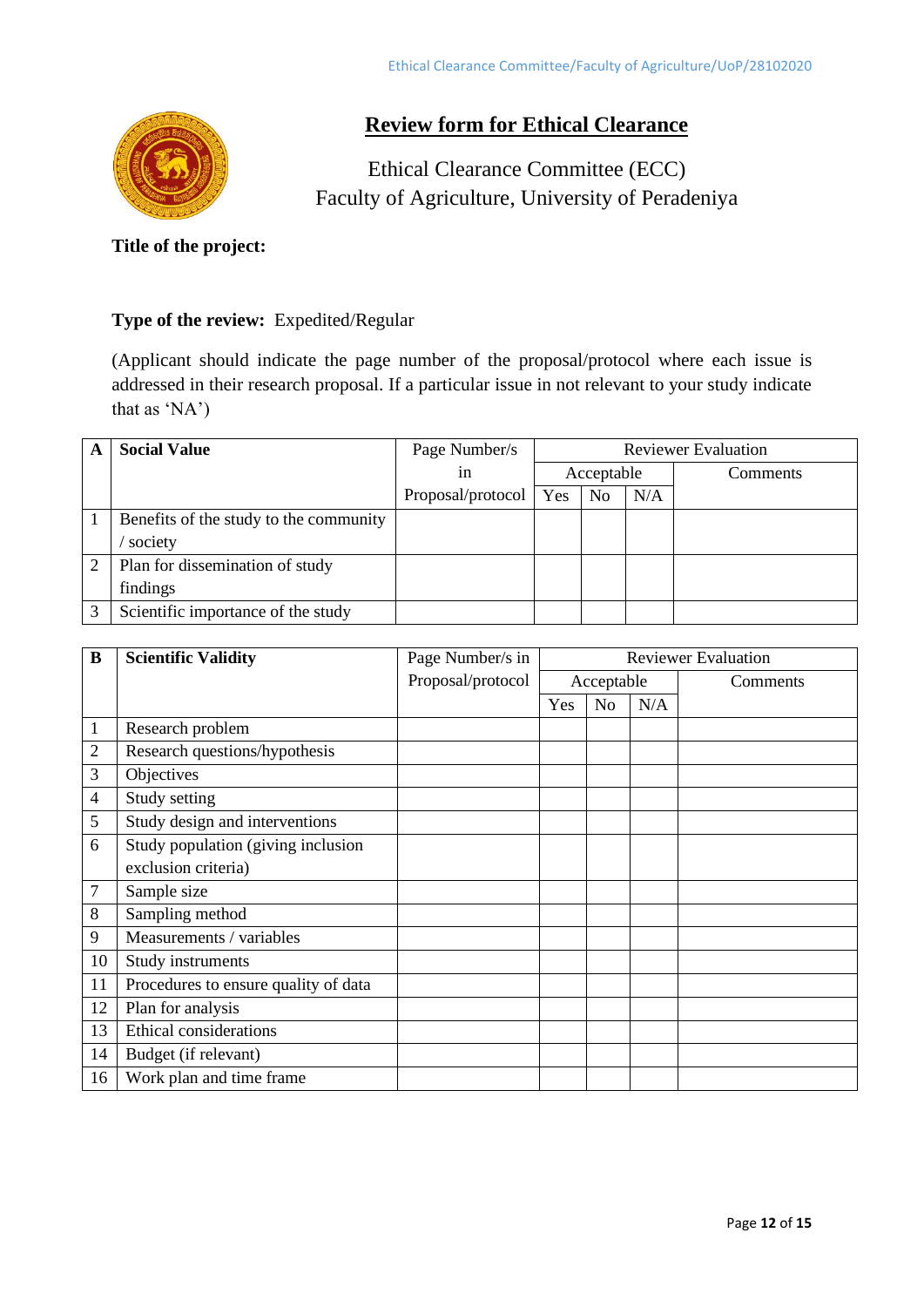|                | <b>Risk Benefit Assessment</b>           | Page Number/s     |            |                |     | <b>Reviewer Evaluation</b> |
|----------------|------------------------------------------|-------------------|------------|----------------|-----|----------------------------|
|                |                                          | 1n                | Acceptable |                |     | Comments                   |
|                |                                          | Proposal/protocol | Yes        | N <sub>o</sub> | N/A |                            |
|                | Potential risks to the                   |                   |            |                |     |                            |
|                | participants/society                     |                   |            |                |     |                            |
| $\overline{2}$ | Potential benefits to the                |                   |            |                |     |                            |
|                | participants/society                     |                   |            |                |     |                            |
| 3              | Potential risks to the environment       |                   |            |                |     |                            |
| 4              | Potential benefits to the environment    |                   |            |                |     |                            |
| 5              | Justification for risks against benefits |                   |            |                |     |                            |
| 6              | Preventive measures to minimize risks    |                   |            |                |     |                            |
| 7              | Remedial measures provided to            |                   |            |                |     |                            |
|                | participants                             |                   |            |                |     |                            |
| 8              | Periodic monitoring and reporting to     |                   |            |                |     |                            |
|                | the ECC (if applicable)                  |                   |            |                |     |                            |

| D              | <b>Participants Rights and Consent</b> | Page Number/s     | <b>Reviewer Evaluation</b> |    |     |          |
|----------------|----------------------------------------|-------------------|----------------------------|----|-----|----------|
|                |                                        | in                | Acceptable                 |    |     | Comments |
|                |                                        | Proposal/protocol | Yes                        | No | N/A |          |
| 1              | Procedure for recruiting the           |                   |                            |    |     |          |
|                | participants                           |                   |                            |    |     |          |
| $\overline{2}$ | Information provided to the            |                   |                            |    |     |          |
|                | participants                           |                   |                            |    |     |          |
| 3              | Procedure for obtaining informed       |                   |                            |    |     |          |
|                | consent                                |                   |                            |    |     |          |
| 4              | Procedure for obtaining proxy consent  |                   |                            |    |     |          |
| 5              | Procedure for obtaining assent         |                   |                            |    |     |          |
| 6              | Procedure for withdrawing consent      |                   |                            |    |     |          |
| 7              | Incentives provided to participants    |                   |                            |    |     |          |
| 8              | Procedure for participants to ask      |                   |                            |    |     |          |
|                | questions / register complaints        |                   |                            |    |     |          |
| 9              | Participants right to decline consent  |                   |                            |    |     |          |
|                | without losing entitled benefits       |                   |                            |    |     |          |
|                |                                        |                   |                            |    |     |          |

| E              | <b>Confidentiality and Privacy</b>      | Page Number/s in  |            | <b>Reviewer Evaluation</b> |     |          |  |  |
|----------------|-----------------------------------------|-------------------|------------|----------------------------|-----|----------|--|--|
|                |                                         | Proposal/protocol | Acceptable |                            |     | Comments |  |  |
|                |                                         |                   | Yes        | N <sub>0</sub>             | N/A |          |  |  |
|                | Steps to ensure confidentiality of data |                   |            |                            |     |          |  |  |
| $\overline{2}$ | Justification for collecting personal   |                   |            |                            |     |          |  |  |
|                | identification data                     |                   |            |                            |     |          |  |  |
| 3              | Steps taken to ensure privacy during    |                   |            |                            |     |          |  |  |
|                | data collection                         |                   |            |                            |     |          |  |  |
| 4              | How long data and samples will be       |                   |            |                            |     |          |  |  |
|                | kept with investigators                 |                   |            |                            |     |          |  |  |
| 5              | Who will have access to the data        |                   |            |                            |     |          |  |  |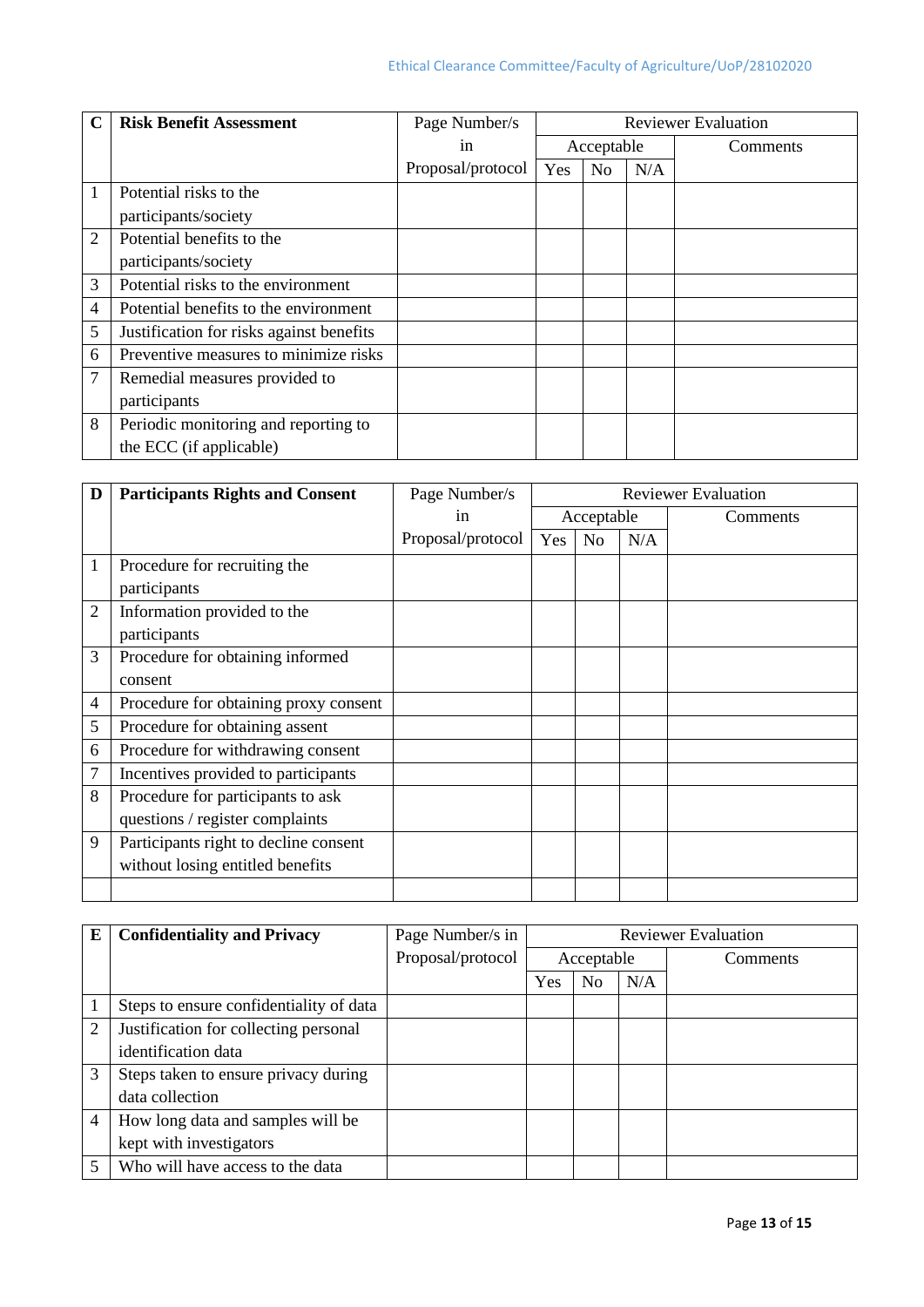| 6 | Procedure for storage of data and   |  |  |  |
|---|-------------------------------------|--|--|--|
|   | samples                             |  |  |  |
|   | Reporting and dissemination of data |  |  |  |
|   | Procedure for disposal of           |  |  |  |
|   | data/samples                        |  |  |  |

| Fair participant selection and         | Page Number/s           |            | <b>Reviewer Evaluation</b> |     |          |  |  |
|----------------------------------------|-------------------------|------------|----------------------------|-----|----------|--|--|
| vulnerability                          | 1n                      | Acceptable |                            |     | Comments |  |  |
|                                        | Proposal/protocol   Yes |            | No                         | N/A |          |  |  |
| Justification for selection of study   |                         |            |                            |     |          |  |  |
| population                             |                         |            |                            |     |          |  |  |
| Justification for conducting the study |                         |            |                            |     |          |  |  |
| in a vulnerable population             |                         |            |                            |     |          |  |  |

| G | <b>Responsibilities of the researcher</b> | Page Number/s in  |            |                |     | <b>Reviewer Evaluation</b> |  |
|---|-------------------------------------------|-------------------|------------|----------------|-----|----------------------------|--|
|   |                                           | Proposal/protocol | Acceptable |                |     | <b>Comments</b>            |  |
|   |                                           |                   | Yes        | N <sub>0</sub> | N/A |                            |  |
|   | Ethical, legal, financial issues related  |                   |            |                |     |                            |  |
|   | to the study                              |                   |            |                |     |                            |  |
|   | Any conflicts of interest and how the     |                   |            |                |     |                            |  |
|   | researcher plans to manage them           |                   |            |                |     |                            |  |
|   | Permissions from relevant                 |                   |            |                |     |                            |  |
|   | institutions / authorities                |                   |            |                |     |                            |  |

#### **Other comments:**

| <b>Decision of the Reviewer:</b>   Approved |                                                            |  |
|---------------------------------------------|------------------------------------------------------------|--|
|                                             | Conditional Approval (Please mention the conditions below) |  |
|                                             | Resubmit                                                   |  |
|                                             | Reject                                                     |  |

…………………………. …………………. ………………. Name of the Reviewer Signature Signature Date